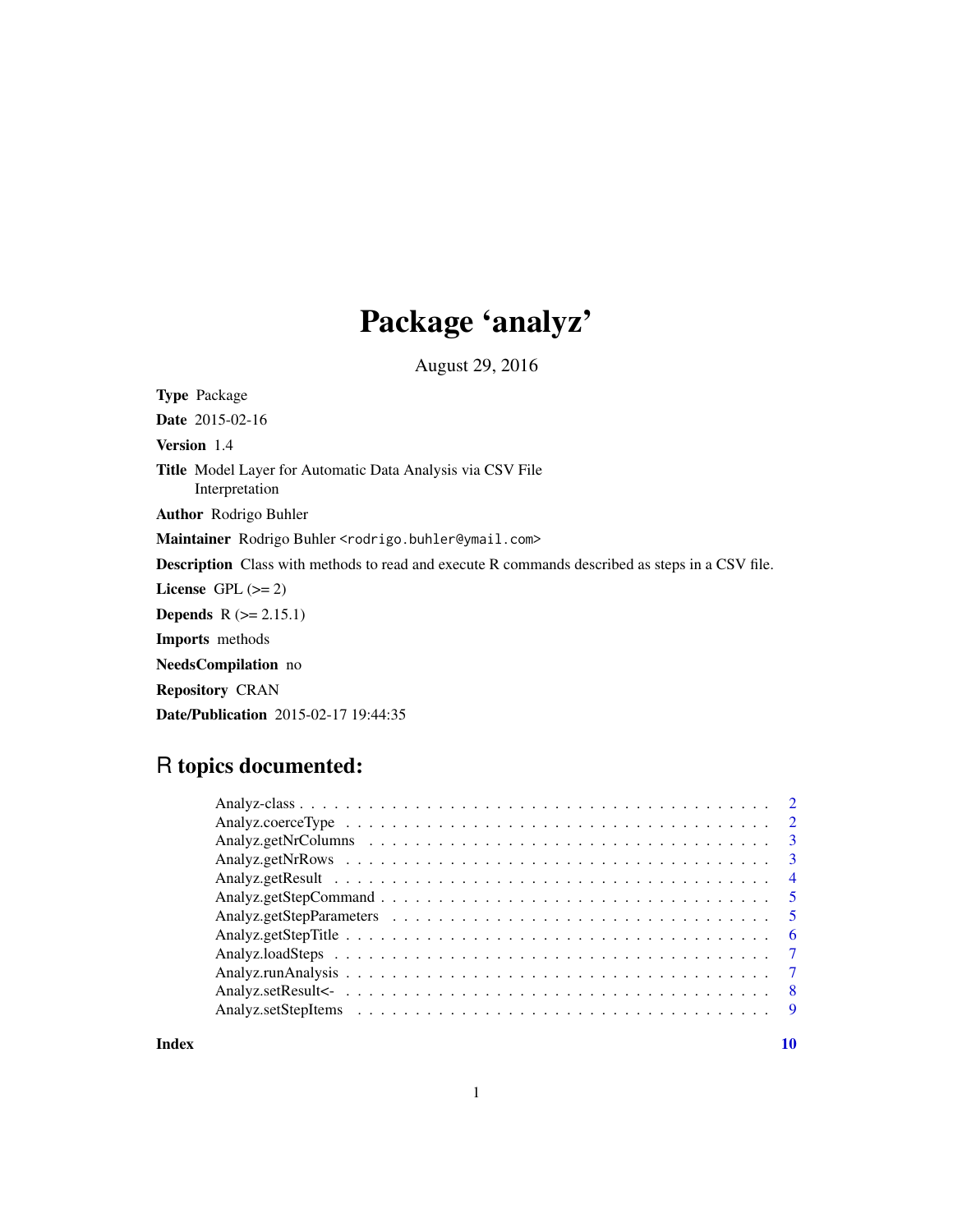<span id="page-1-0"></span>

# Description

Class Analyz

# **Slots**

steps A data frame attribute with the steps loaded from a CSV file. nrRows A numeric attribute with the quantity of steps. nrColumns A numeric attribute with the quantity of items of the largest step definition. stepItems A list attribute with the items of a step. results A list attribute with the execution result of the steps.

Analyz.coerceType *Method Analyz.coerceType*

# Description

Method for variable type coercion.

#### Usage

Analyz.coerceType(object, variable, type)

## S4 method for signature 'Analyz' Analyz.coerceType(object, variable, type)

# Arguments

| object   | Object instance.                           |
|----------|--------------------------------------------|
| variable | Variable to be coerced.                    |
| type     | Data type to coerce the informed variable. |

#### Value

result Coerced variable.

```
obj <- new("Analyz")
v_numeric <- Analyz.coerceType(obj, '2', 'numeric')
```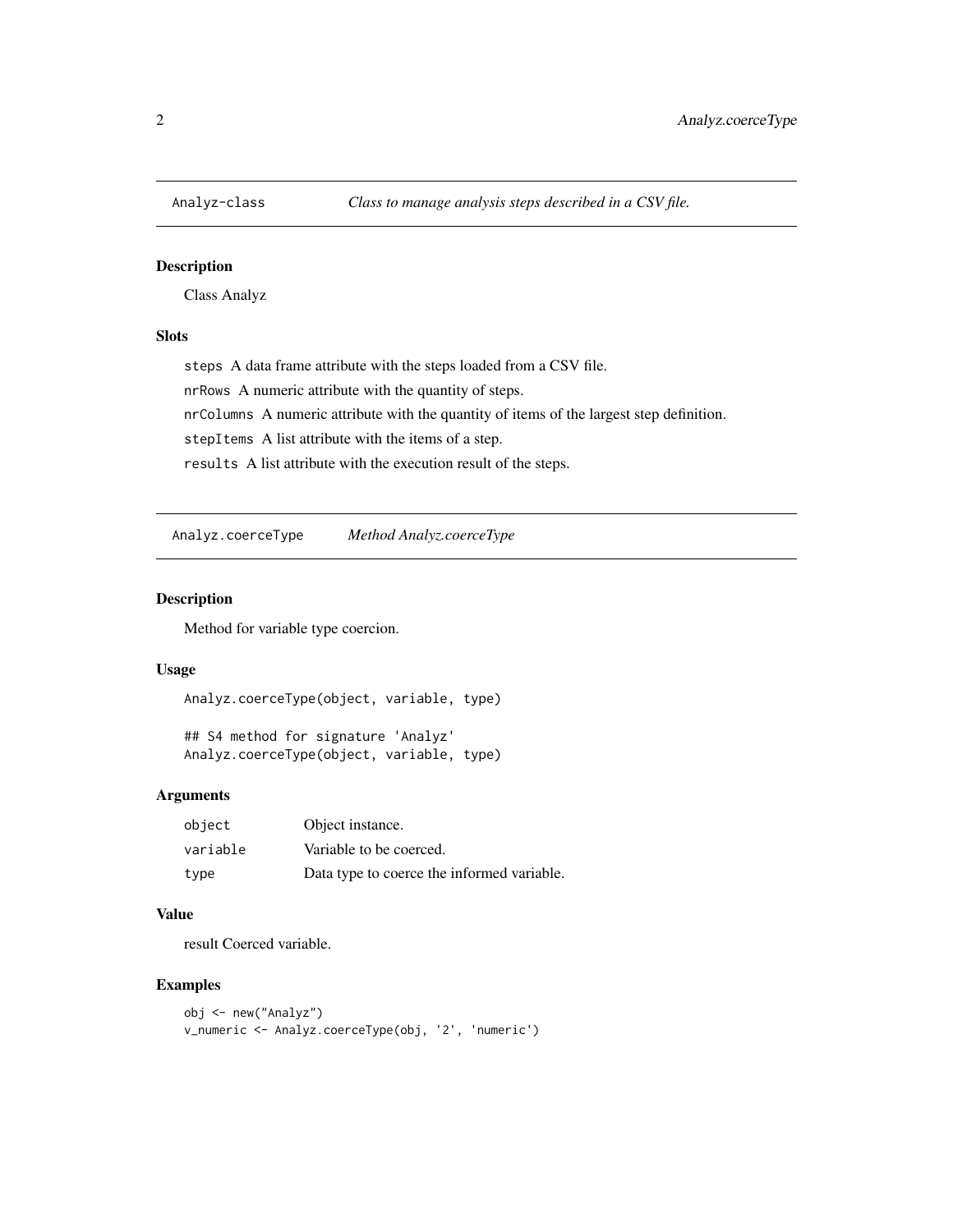<span id="page-2-0"></span>Analyz.getNrColumns *Method Analyz.getNrColumns*

# Description

Method for returning the number of columns read from the analysis file.

#### Usage

```
Analyz.getNrColumns(object)
```
## S4 method for signature 'Analyz' Analyz.getNrColumns(object)

#### Arguments

object Object instance.

#### Value

nrColumns Number of read columns from the analysis file.

#### Examples

obj <- new("Analyz") v\_nrCol <- Analyz.getNrColumns(obj)

Analyz.getNrRows *Method Analyz.getNrRows*

#### Description

Method for returning the number of rows read from the analysis file.

#### Usage

Analyz.getNrRows(object)

```
## S4 method for signature 'Analyz'
Analyz.getNrRows(object)
```
#### Arguments

object Object instance.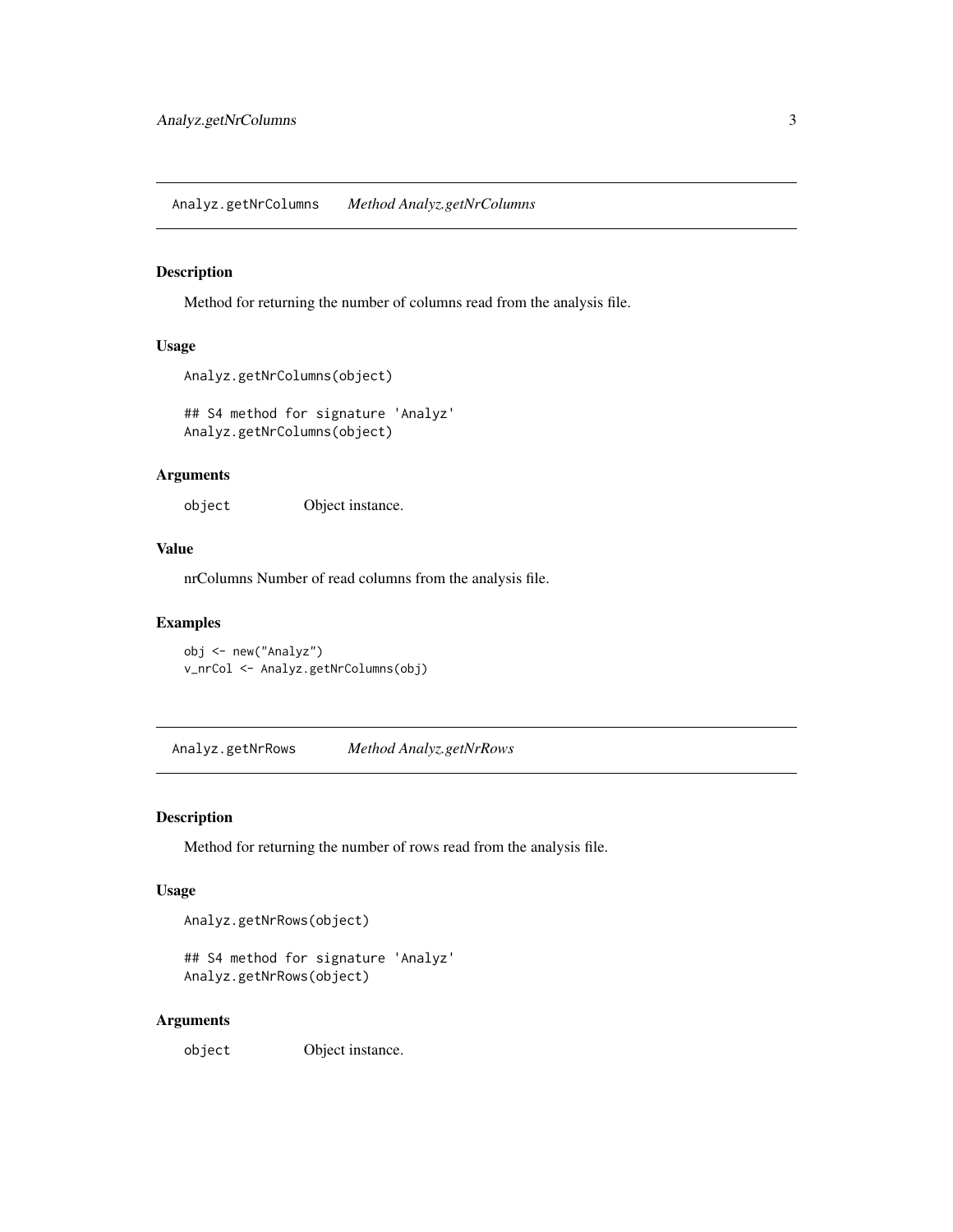<span id="page-3-0"></span>nrRows Number of read rows from the analysis file.

#### Examples

obj <- new("Analyz") v\_NrRow <- Analyz.getNrRows(obj)

Analyz.getResult *Method Analyz.getResult*

# Description

Method for getting the informed result from "results" class spot.

#### Usage

Analyz.getResult(object, index) ## S4 method for signature 'Analyz'

Analyz.getResult(object, index)

# Arguments

| object | Object instance.                        |
|--------|-----------------------------------------|
| index  | Index number of the results to be read. |

#### Value

result Result value of the informed index.

```
obj <- new("Analyz")
vIdx <- numeric()
v_result <- Analyz.getResult(obj, vIdx)
```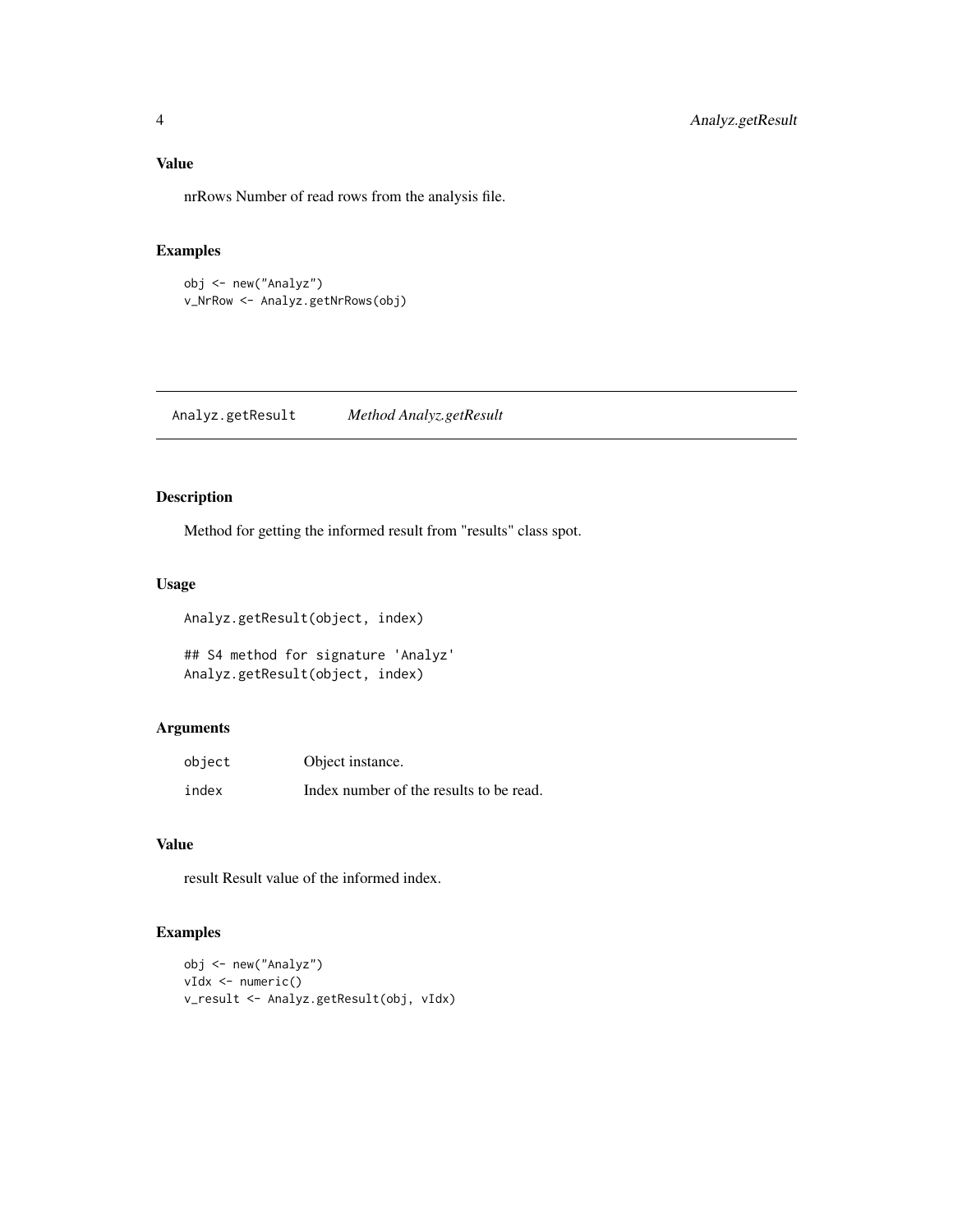<span id="page-4-0"></span>Analyz.getStepCommand *Method Analyz.getStepCommand*

#### Description

Method for returning the current step command.

# Usage

```
Analyz.getStepCommand(object)
```
## S4 method for signature 'Analyz' Analyz.getStepCommand(object)

# Arguments

object Object instance.

# Value

stepCommand Description of the current step command.

# Examples

obj <- new("Analyz") v\_Command <- Analyz.getStepCommand(obj)

Analyz.getStepParameters

*Method Analyz.getStepParameters*

# Description

Method for returning the current step command parameters.

#### Usage

Analyz.getStepParameters(object)

```
## S4 method for signature 'Analyz'
Analyz.getStepParameters(object)
```
#### Arguments

object Object instance.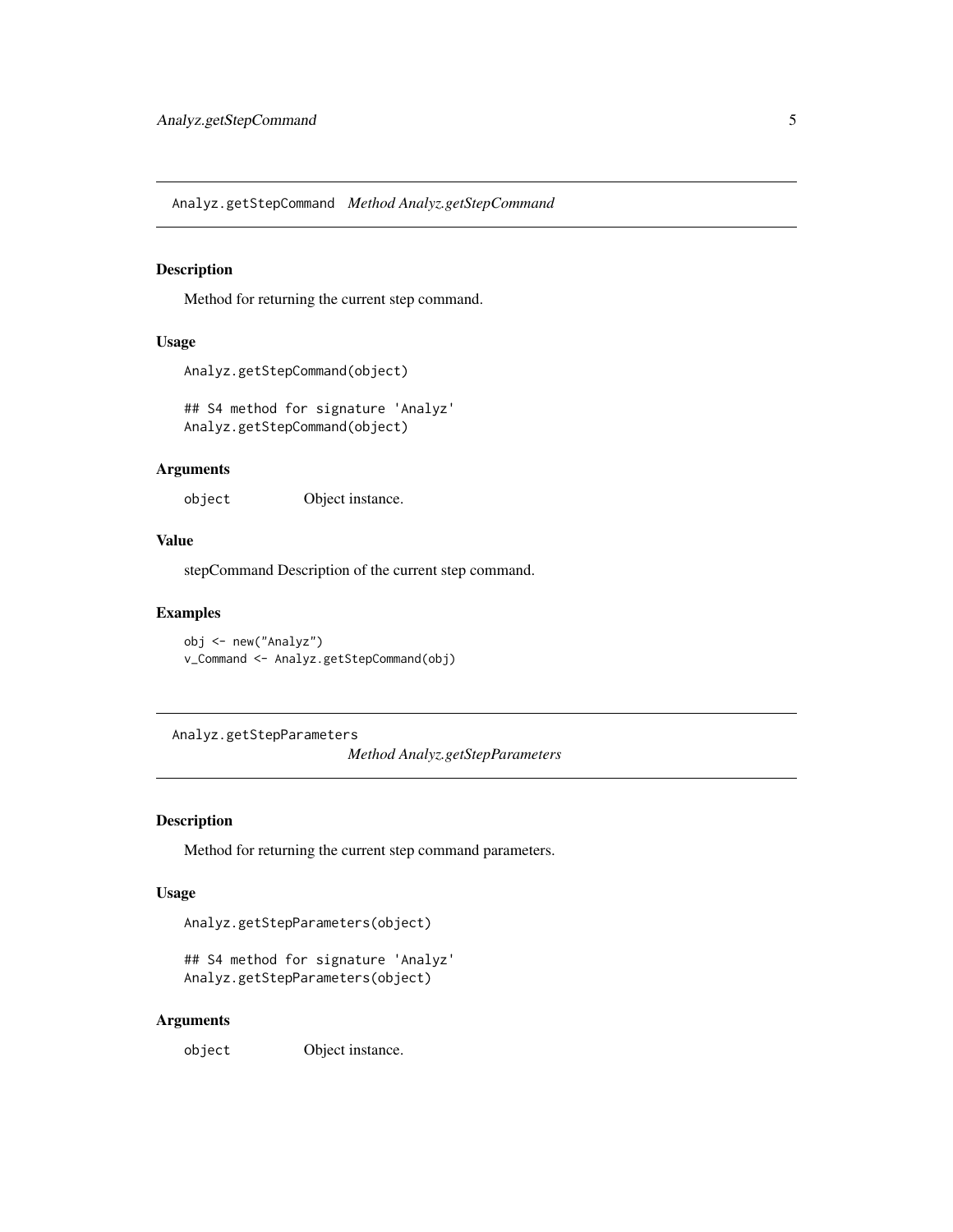<span id="page-5-0"></span>Value

stepParameters Description of the current step command parameters.

# Examples

```
obj <- new("Analyz")
v_Parameters <- Analyz.getStepParameters(obj)
```
Analyz.getStepTitle *Method Analyz.getStepTitle*

# Description

Method for returning the current step title.

#### Usage

```
Analyz.getStepTitle(object)
```

```
## S4 method for signature 'Analyz'
Analyz.getStepTitle(object)
```
# Arguments

object Object instance.

# Value

stepTitle Description of the current step title.

```
obj <- new("Analyz")
v_Title <- Analyz.getStepTitle(obj)
```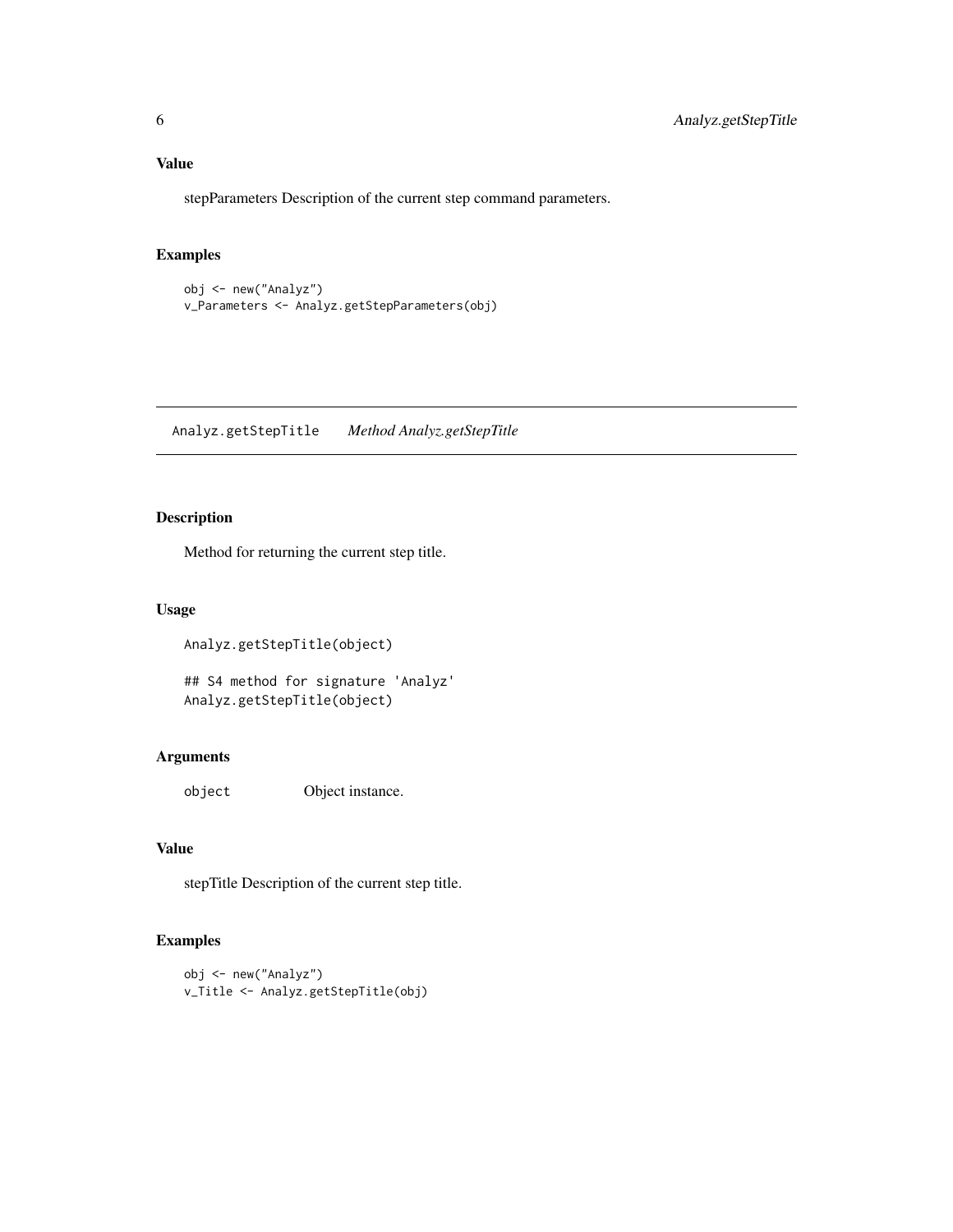<span id="page-6-0"></span>Analyz.loadSteps *Method Analyz.loadSteps*

#### Description

Method for reading the analysis file and fill the "steps" class spot.

#### Usage

```
Analyz.loadSteps(object, path)
```
## S4 method for signature 'Analyz' Analyz.loadSteps(object, path)

# Arguments

| object | Object instance.             |
|--------|------------------------------|
| path   | Path and analysis file name. |

#### Value

object Object instance.

#### Examples

obj <- new("Analyz") v\_path <- vector() Analyz.loadSteps(obj, v\_path)

Analyz.runAnalysis *Method Analyz.runAnalysis*

# Description

Method for step execution.

#### Usage

```
Analyz.runAnalysis(object, command, parameters)
## S4 method for signature 'Analyz'
Analyz.runAnalysis(object, command, parameters)
```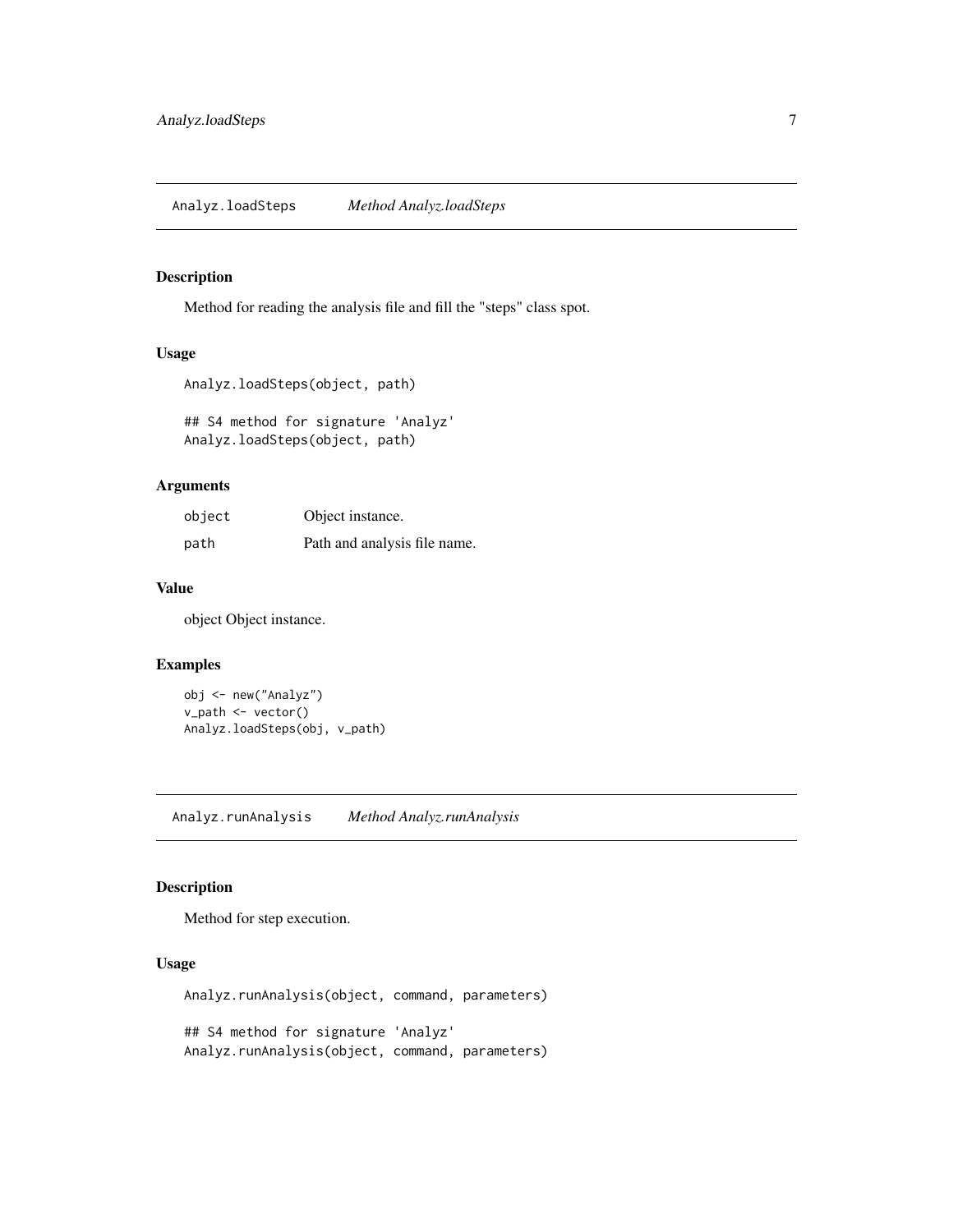# <span id="page-7-0"></span>Arguments

| object     | Object instance.                                |
|------------|-------------------------------------------------|
| command    | Description of the step command to be executed. |
| parameters | Paramater(s) for the informed step command.     |

#### Value

result Result of the step execution.

# Examples

```
obj <- new("Analyz")
Analyz.runAnalysis(obj, 'mean', list(c(1,2,3)))
```
Analyz.setResult<- *Method Analyz.setResult<-*

# Description

Method for storing the informed result to the "results" class spot.

#### Usage

Analyz.setResult(object) <- value

## S4 replacement method for signature 'Analyz' Analyz.setResult(object) <- value

# Arguments

| object | Object instance.              |
|--------|-------------------------------|
| value  | Result value of an execution. |

# Value

object Object instance.

```
obj <- new("Analyz")
v_result <- vector()
Analyz.setResult(obj) <- v_result
```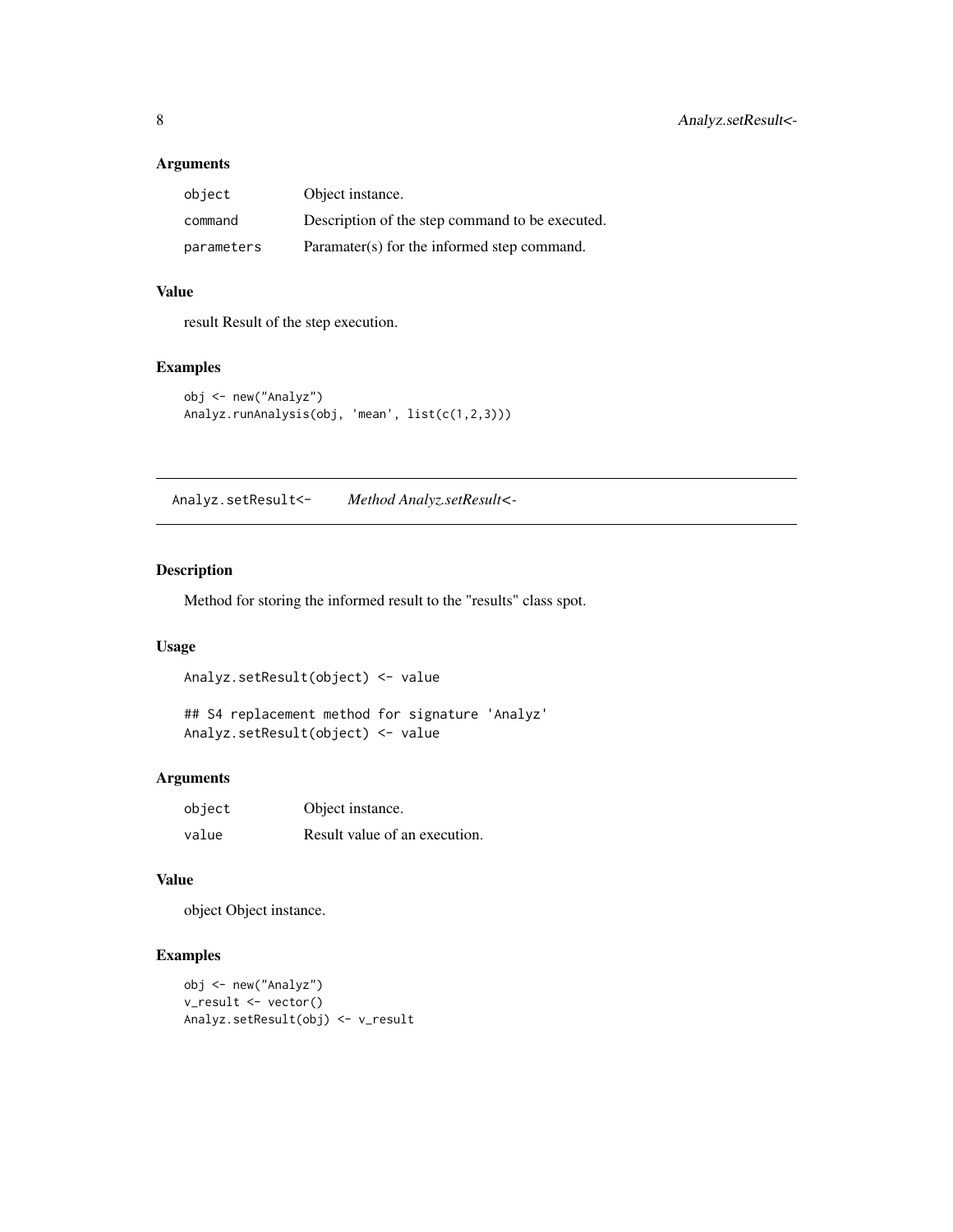# <span id="page-8-0"></span>Description

Method for interpret an analysis line and fill a class spot.

# Usage

```
Analyz.setStepItems(object, index)
```
## S4 method for signature 'Analyz' Analyz.setStepItems(object, index)

# Arguments

| object | Object instance.                          |
|--------|-------------------------------------------|
| index  | Index number of the step line to be read. |

#### Value

object Object instance.

# Examples

obj <- new("Analyz") v\_index <- numeric() Analyz.setStepItems(obj, v\_index)